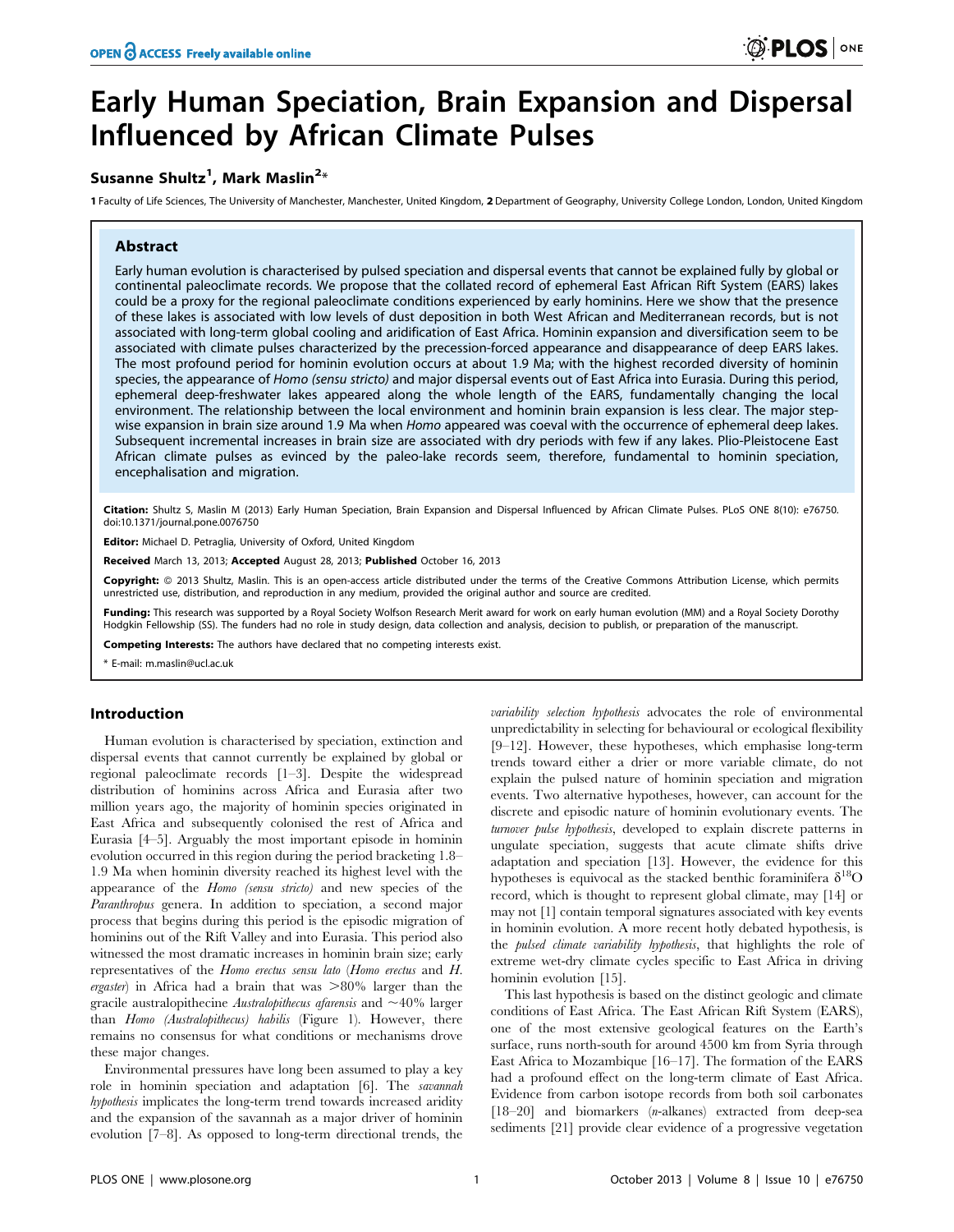

Figure 1. Top panel shows the East African Rift valley lake variability shown both as the number of Basin containing deep or shallow lakes and the calculated normalised lake index. The putative hominin dispersals 'D' (red arrows out of Africa, dotted within Africa only) are shown above. Middle panel shows African hominin species diversity over time. Bottom panel shows hominin brain estimates for Africa and Eurasia. Hominin specimen dates and brain size estimates were taken from Shultz et al [3]. East African hominin diversity at each 100 kyrs interval were estimated using first (FAD) and last appearance dates (FAD) from the literature [2,35-36,46]. Homo erectus and H. ergaster were treated as a 'super-species' referred to in the Figure key and text as 'Homo erectus (sensu lato)', but distinct regional processes in brain size change were identified by separating the specimens by continent in the analyses. Hominin migration dates were estimated by FAD of hominin specimens outside of EARS. Lake variability index was calculated by collating the published geological evidence for the appearance of either deep ephemeral or shallow alkaline lakes in seven major Basins [15,17,23–27,34–37]. The index was normalised by dividing by 7 to produce a range from 0 to 1. doi:10.1371/journal.pone.0076750.g001

shift from C3 ( $\sim$ trees and shrubs) to C4 ( $\sim$ tropical grasses) plants during the Plio-Pleistocene. This shift has been ascribed to increased aridity due to the orographic barrier produced by the progressive rifting of East Africa during this period [22].

The progressive formation of the EARS also led to the production of isolated basins within which lakes could form. Southward propagation of rifting and magmatic activity resulted in the formation of lake basins first in the northern parts of the EARS. For example, fluviolacustrine history of the Afar, Omo-Turkana and Baringo-Bogoria Basins in the north began in the Middle and Late Miocene, whereas the oldest lacustrine sequences in the central and southern segments of the rift in Kenya and Tanzania are found in the Early Pliocene [23]. Despite the southward progression of tectonic processes in East Africa, ephemeral deep-water lakes seem to occur in separate basins at approximately the same time suggesting a climatic control [17,24]. Figure 1 shows a compilation of all the current known occurrences

of both ephemeral deep freshwater and shallow alkaline lakes in the EARS for the last 5 Myrs. There is growing evidence that during each of these major lake phases the large fresh-water lakes appeared and disappeared on a precessional time-scale [24–27], which may reflect repeated periods of extremely wet and arid conditions and significant vegetation shifts within the EARS [28]. Up to and including 2.6 Ma, these lakes track 400 ka eccentricity cycles. Subsequently, these lake phases still occur at the peak eccentricity forcing but only at  $\sim$  1.8 Ma and  $\sim$  1.0 Ma. The most significant lake phase at 1.9–1.7 Ma [1], that corresponds with the intensification of the Walker circulation [29–31]. At this time the E-W sea surface temperature gradients in both the Pacific and Indian Oceans increased [29,31] intensifying the E-W moisture transport in the tropics, which greatly increased rainfall variability both on a precession and an ENSO (El Niño Southern Oscillation) time-scales.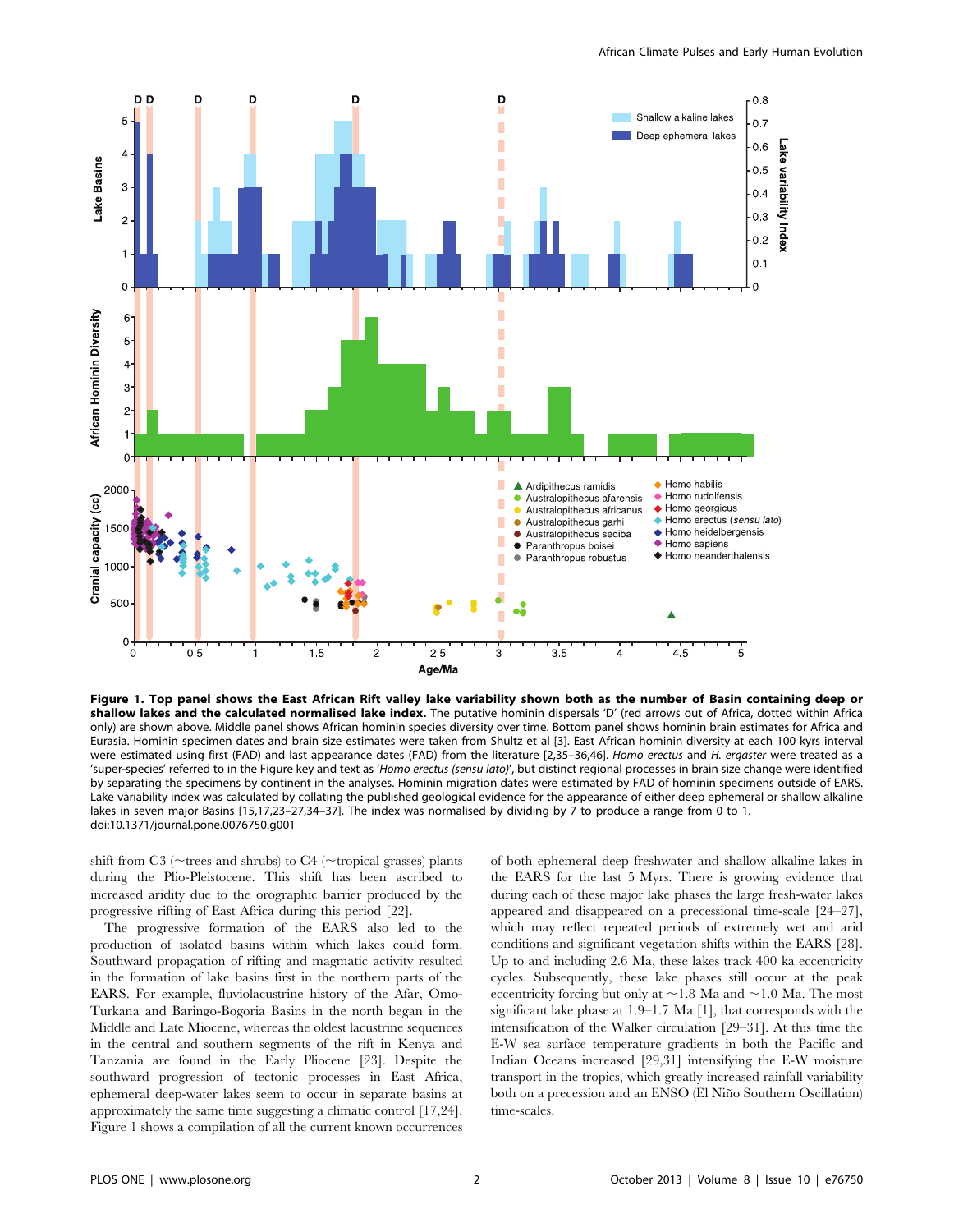#### Materials and Methods

#### Data

Regional aeolian terrigenous dust records from off the coast of West Africa (ODP 659), Arabian Sea (ODP 721/722) and Mediterranean (ODP 967) and global stacked benthic foraminifera  $\delta^{18}$ O paleoclimate records were collated from published sources (see File S1). Data on hominin species first and last appearance dates (FAD and LAD), postulated timing of dispersal events and brain size were collated from the literature (see Tables S1 and S2 in File S1). Absolute hominin brain capacity was used with no correction for body size for two reasons. First there is significant controversy over body size estimates and second recent work shows that absolute brain size is the best predictor for cognitive ability [32–33]. We used the FAD and LAD to generate estimates of hominin diversity during each 100 kyrs block between the present and 3 Ma. We then derived a species turnover vector by differencing richness estimates from adjacent time periods. The lake variability index was calculated by collating the published geological evidence for the appearance of either deep ephemeral or shallow alkaline lakes in seven major Basins in 50 kyrs sections over the last 5 Myrs [15,17,23–27,34–37]. These Basins are; Olduvai (Tanzania), Magadi-Natron-Olorgesailie (N. Tanzania and S. Kenya), Central Kenya Rift (Kenya), Baringo-Bogoria (Kenya), Omo-Turkana-Suguta (N. Kenya), Ethiopian Rift (South and Central Ethiopia) and Afar (N. Ethiopia). The index was normalised by dividing by 7 to produce a range from 0 to 1.

#### **Statistics**

To identify best fit models relating paleoclimate to both the lake index and hominin evolution, we used a the stepAIC function in R package MASS to select the best fit model [38], see Figure 2. For comparison of fit, we then ran these models through a linear model to extract p values and  $r^2$  (see File S1).

### Results and Discussion

To establish whether EARS lake formation is associated with paleoclimate trends, we used regional (aeolian terrigenous dust records from off the coast of West Africa ODP 659, Arabian Sea ODP 721/722 and Mediterranean ODP 967) and global (stacked benthic foraminifera  $\delta^{18}O$ ) paleoclimate records to predict the occurrence of EARS lakes (see File S1). The best-fit model requires both the regional and global records to explain what is occurring within the Rift valley as evinced by the collated lake record (Table 1). As it has been suggested that the lakes represent pulsed changes in local climate conditions, we also incorporated measures of climate pulses or shifts in regional dust records [2] (Table 1). These measures of climate turnover substantially improve model fit, indicating that the occurrence of widespread ephemeral deep lakes is a pulsed system influenced both by regional and global changes. Hence over the Plio-Pleistocene, East African climate is best characterised as a long-term trend towards increasing aridity punctuated by periods of precession-forced high rainfall leading to the periodic appearance of deep freshwater lakes. It is these pulses of increased productivity and shifts in habitat availability that may explain hominin speciation and dispersal events.

As the lakes appear to be a proxy for local climate pulses, we use the lake index to explicitly test the pulsed climate variability hypothesis [15] by evaluating the relationship between paleoclimate and hominin evolution. Our approach is a significant advance on previous models, as we incorporate the lake index as a proxy for local climate, together with regional and global paleoclimate records. By incorporating multiple records, we can identify which aspects of paleoclimate best predict hominin evolution. Over the



Figure 2. Relative impact on model fit of different paleoclimate indicators as predictors of aspects of African hominin evolution (species turnover, brain size change, dispersal events, and overall diversity). Values represent the deltaAIC change [38] from dropping each of the indicators from the global model. ODP721 was not incuded in the migration analyses due to a high VIF. Non-climate variables included in these models are not shown here as they vary across analyses but can be found in File S1. doi:10.1371/journal.pone.0076750.g002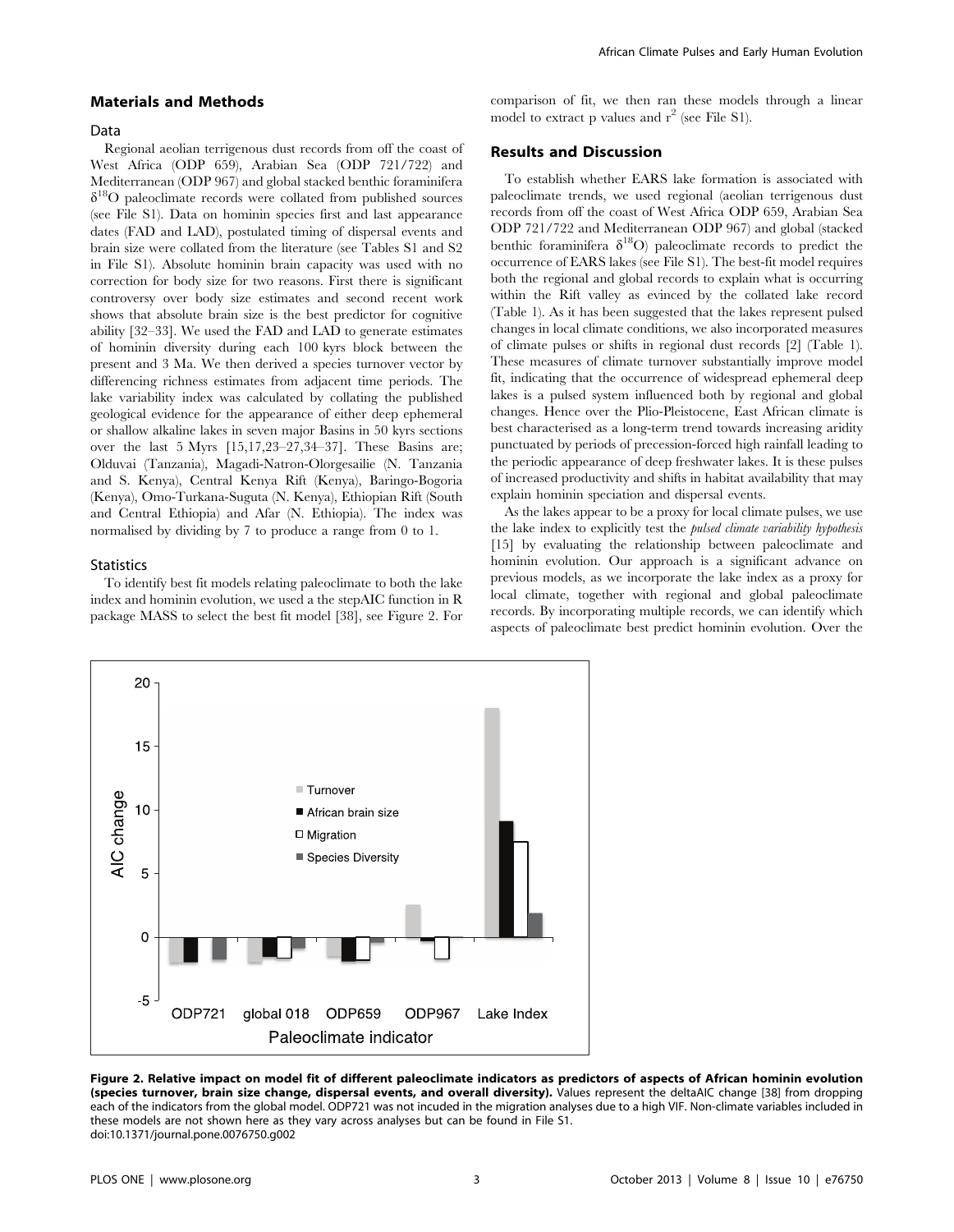Table 1. EARS lake activity is predicted by regional paleoclimate records.

| Model                                                    | <b>AIC</b> | adj r2 | <b>Predictors</b>    | d.f. | AIC change | <b>Coefficients</b> |
|----------------------------------------------------------|------------|--------|----------------------|------|------------|---------------------|
| Regional and global paleoclimate<br>records              | $-18.99$   | 0.16   | <b>ODP659</b>        | 1,56 | 4.09       | $-0.55(0.22)$       |
|                                                          |            |        | $\delta^{18}O$ Stack |      | 3.78       | 1.32(0.56)          |
|                                                          |            |        | ODP967               |      | 3.13       | $-0.41(0.18)$       |
|                                                          |            |        | ODP721/722           |      | 2.34       | 0.39(0.19)          |
| As above with additional climate<br>variability measures | $-37.48$   | 0.49   | APL ODP 967          | 1,39 | 7.58       | 0.07(0.02)          |
|                                                          |            |        | APL ODP 659          |      | 6.66       | 0.09(0.03)          |
|                                                          |            |        | $\delta^{18}O$ stack |      | 5.39       | 1.64(0.63)          |
|                                                          |            |        | ODP 967              |      | 3.79       | $-0.53(0.22)$       |
|                                                          |            |        | ODP 659              |      | 3.38       | $-0.24(0.11)$       |
|                                                          |            |        | ODP 721/722          |      | 0.35       | 0.29(0.20)          |

Full model results are presented in the supplementary information. Best fit model was identified using the stepAIC function in R package Mass [38]. APL, a measure of climate pulses or turnover, represents average path length for each 50 kyrs period as derived by Donges et al. [2], AIC change represents the impact on model fit by dropping each predictor (positive change indicates that dropping a factor worsens model fit). Variables listed in decreasing order of influence on model fit. The first model covers the period from 0-3 Ma and the second from 350 Ka  $-2.6$  Ma, due to the reduced coverage of the APL records. doi:10.1371/journal.pone.0076750.t001

past 3 Myrs, East African hominin species diversity and dispersal events are predicted by both lake presence and Mediterranean dust deposition (Table 2 and Figure S1 in File S1). Of these two predictors, the lake index has the strongest impact on model fit for both the dispersal and diversity models. In the period following 2 Ma, the fossil record suggests there are periodic hominin dispersal events out of East Africa [39]. Around 1.8 Ma, there is evidence of Homo georgicus and H. erectus in Eurasia and H. habilis in southern Africa suggesting they may have migrated out of East Africa before this time. This first pulse is followed by later dispersals into both Eurasia and southern Africa by H. heidelbergensis and finally anatomically modern H. sapiens. Previous explanations for the onset of dispersal have been tied to hominins acquiring the necessary competencies in foraging or locomotion, life history [40], material technology or cognition to expand their range. However, the small-brain and body sizes and technologically crude early Dmanisi hominins may suggest that it was not a cognitive, a technological or a locomotory threshold, which facilitated early dispersal [41]. Additionally, once hominins overcame the constraining factors, one would assume that there would be continual, if low-level dispersal. In contrast, the fossil record suggests that dispersal events were discrete events. The regional differentiation between African and Asian H. erectus populations, and the eventual transition of the former into H. heidelbergensis, and between  $H$ . sapiens and  $H$ . neanderthalensis suggests that there was limited gene flow between Africa and Asia. A parsimonious explanation for periodic migration events is that they were forced or facilitated by climatic conditions. We suggest that both the lake presence and absence could be associated with dispersal events. For example when the lake Basins are dry they become 'hyper arid' and thus inhabitable and hence hominin population would have been forced to migrate to the north and south [34] but there would also have been a server lack of resources. Thus dispersal is more likely to have occurred when the Basins were completely filled with water, as there would have been limited space for the hominin populations on the tree covered Rift shoulders and river flood plains [34]. The wet conditions would however been more conducive to dispersal as hominin populations would have expanded due to the availability of water and food and could have followed the Nile tributaries northward [42]. So the

occurrence of deep freshwater lakes would have forced expanding hominin populations both northwards and southwards generate a pumping effect pushing them out of East Africa towards the Ethiopian highlands and the Sinai Peninsula or into Southern Africa with each successive precessional cycle.

A final characteristic that defines hominin evolution is increasing brain size over the Pleistocene. Figure 1 shows a new compilation of estimated cranial capacity [3], with each specimen plotted against its date. Hominin encephalisation is a combination of processes: an underlying gradual trend towards larger brains is punctuated by several large step increases at  $\sim$ 100 Ka and ~1.9 Ma [3]. Global benthic foraminifera  $\delta^{18}O$  and Indian Ocean aeolian records do not explain these processes [3]. Here we use a comprehensive set of paleoclimate indicators: East African Rift lake presence, regional Aeolian flux records from the Arabian Sea, the Mediterranean and the East Atlantic together global benthic foraminifera  $\delta^{18}$ O with to develop models predicting

Table 2. Lake presence and Mediterranean dust records predict hominin dispersal and diversity patterns (0–3 Ma).

| Model                      | <b>AIC</b> | adj r2 | Predictor            | AIC<br>change | Coefficient   |
|----------------------------|------------|--------|----------------------|---------------|---------------|
| <b>Migration</b>           | 16.04      |        | Deep Lakes           | 13.35         | 17.14 (7.64)  |
| Diversity                  | 96.50      | 0.49   | All lakes            | 19.508        | 5.9(1.21)     |
|                            |            |        | ODP 967              | 6.534         | $-2.8$ (0.95) |
| <b>Species</b><br>Turnover | 79.11      | 0.18   | ODP 967              | 2.551         | 2.10(1.01)    |
|                            |            |        | Deep lakes           | 3.986         | $-2.69(1.12)$ |
|                            |            |        | African<br>diversity | 6.738         | 0.39(0.13)    |

The migration model is one of three scenarios (see Table S2 in File S1). As species richness is temporally autocorrelated, we also ran a model of species turnover (net change in richness for each time period). All global and regional paleoclimate databases were included in the model. As above, StepAIC was used to identify best-fit models. No r2 is reported for migration as we assumed a binomial error structure. Full model results are available in File S1. doi:10.1371/journal.pone.0076750.t002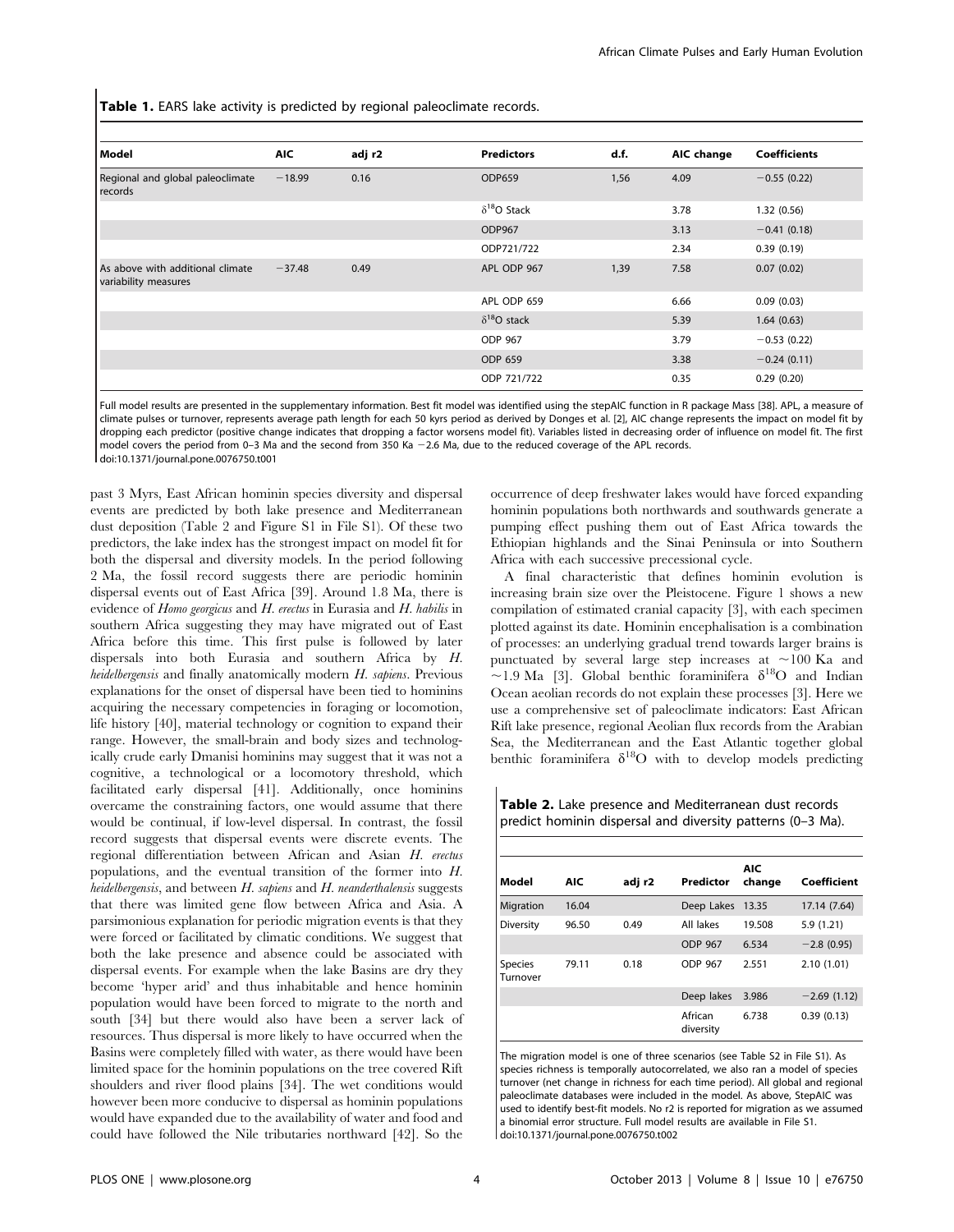Table 3. The relationship between time and EARS lake coverage and encephalisation in hominins in Africa and Eurasia.

| Model<br>Global    | <b>AIC</b><br>$-537.84$ | adj r2<br>0.90 | <b>AIC</b><br>Genus | d.f.<br>1,181 | <b>AIC</b><br>change<br>55.7 | Coefficient       |              |  |
|--------------------|-------------------------|----------------|---------------------|---------------|------------------------------|-------------------|--------------|--|
|                    |                         |                |                     |               |                              | 0.09<br>(0.04)    | Homo         |  |
|                    |                         |                |                     |               |                              | $-0.07$<br>(0.04) | Paranthropus |  |
|                    |                         |                | Age                 |               | 35.94                        | $-0.13$<br>(0.02) |              |  |
|                    |                         |                | ODP 721             |               | 6.89                         | 0.11<br>(0.04)    |              |  |
|                    |                         |                | ODP 967             |               | 3.42                         | 0.07<br>(0.03)    |              |  |
|                    |                         |                | All lakes           |               | 1.63                         | $-0.05$<br>(0.03) |              |  |
|                    |                         |                | ODP 659             |               | 0.16                         | $-0.08$<br>(0.06) |              |  |
| Africa<br>$-134.2$ |                         | 0.88           | Genus               | 1,46          | 24.24                        | 0.07<br>(0.06)    | Homo         |  |
|                    |                         |                |                     |               |                              | $-0.07$<br>(0.06) | Paranthropus |  |
|                    |                         |                | Age                 |               | 24.15                        | $-0.19$<br>(0.03) |              |  |
|                    |                         |                | All lakes           |               | 10.47                        | $-0.21$<br>(0.06) |              |  |
|                    |                         |                | ODP 967             |               | 1.37                         | $-0.24$<br>(0.13) |              |  |
| Asia               | $-439.44$               | 0.79           | Age                 | 1,126         | 91.07                        | $-0.16$<br>(0.01) |              |  |
|                    |                         |                | ODP 659             |               | 23.69                        | $-0.33$<br>(0.02) |              |  |
|                    |                         |                | ODP 721             |               | 7.02                         | 0.11<br>(0.04)    |              |  |
|                    |                         |                | All Lakes           |               | 0.42                         | 0.04<br>(0.02)    |              |  |

All available paleoclimate databases were incorporated in the global models. Age was incorporated in the models to minimise the probability of spurious, non-causal temporal correlation between encephalisation and long-term paleoclimate trends. StepAIC was used to identify model with most support. Full model results are available in File S1.

doi:10.1371/journal.pone.0076750.t003

hominin brain size. The largest change in brain size, associated with the appearance of the *Homo erectus* super-species is associated with the period of maximal ephemeral lake coverage. This jump of 80% expansion in cranial capacity occurs during one of only two periods when there is evidence for at least 5 of the 7 major intrarift lake basins being active. Subsequently, the underlying trend towards increasing brain size in Homo is most strongly correlated with both decreases in lake presence and high levels of dust deposition in the Mediterranean ODP967 record (Table 3), indicating drier conditions in East Africa [43]. Brain size change in African hominins was not predicted by either Arabian Sea dust or global benthic foraminifera  $\delta^{18}$ O records. In contrast, patterns of hominin encephalisation in Eurasia were positively associated with lake presence. This later finding stems from the association between dispersal events and lakes: larger brained African hominins colonised Eurasia during periods when extensive lakes in the EARS push them out of Africa (Figure 1). Taken together, this suggests that small steps in brain expansion in Africa may have been driven by regional aridity. In contrast, the great leap forward in early Homo brain size at 1.8 Ma was associated with the novel ecological conditions [28] associated with the appearance and disappearance of deep-freshwater lakes long the whole length of the EARS (Figure 1). The effects of the lake variability may have been enhanced at 1.8 Ma as key geological features that fragment the current lake Basins had yet to form; including the Barrier volcano separating Lake Turkana and the Suguta valley  $\sim$  1.4 Ma eastern side and  $\sim 0.7$  Ma western side) and the Emuruangogolak volcano  $(\sim 1.3 \text{ Ma})$ , and Namarunu volcano  $(0.8 \text{ Ma})$  which separate Lake Baringo and the Suguta Valley [35–37,44]. Hence during wet periods at about 1.8 Ma one huge lake may have extended perioidically from the Omo National Park in the north to just north of Lake Baringo in the south covering over 16,000 km<sup>2</sup>.

The appearance of the *Homo erectus sensu lato* in Africa represents a fundamental turning point in hominin evolution. Not only was there a dramatic increase in brain size, but also in life history (shortened inter-birth intervals, delayed development), body size, shoulder morphology allowing throwing of projectiles [45], ecological flexibility [46] and social behaviour [47]. Some of these changes are consistent with a change in strategy towards flexibility and the ability to colonise novel environments. In contrast, the robust Australopithecus sp. adopted specialised habitat and dietary strategies [8]. Thus, two strategies arose during this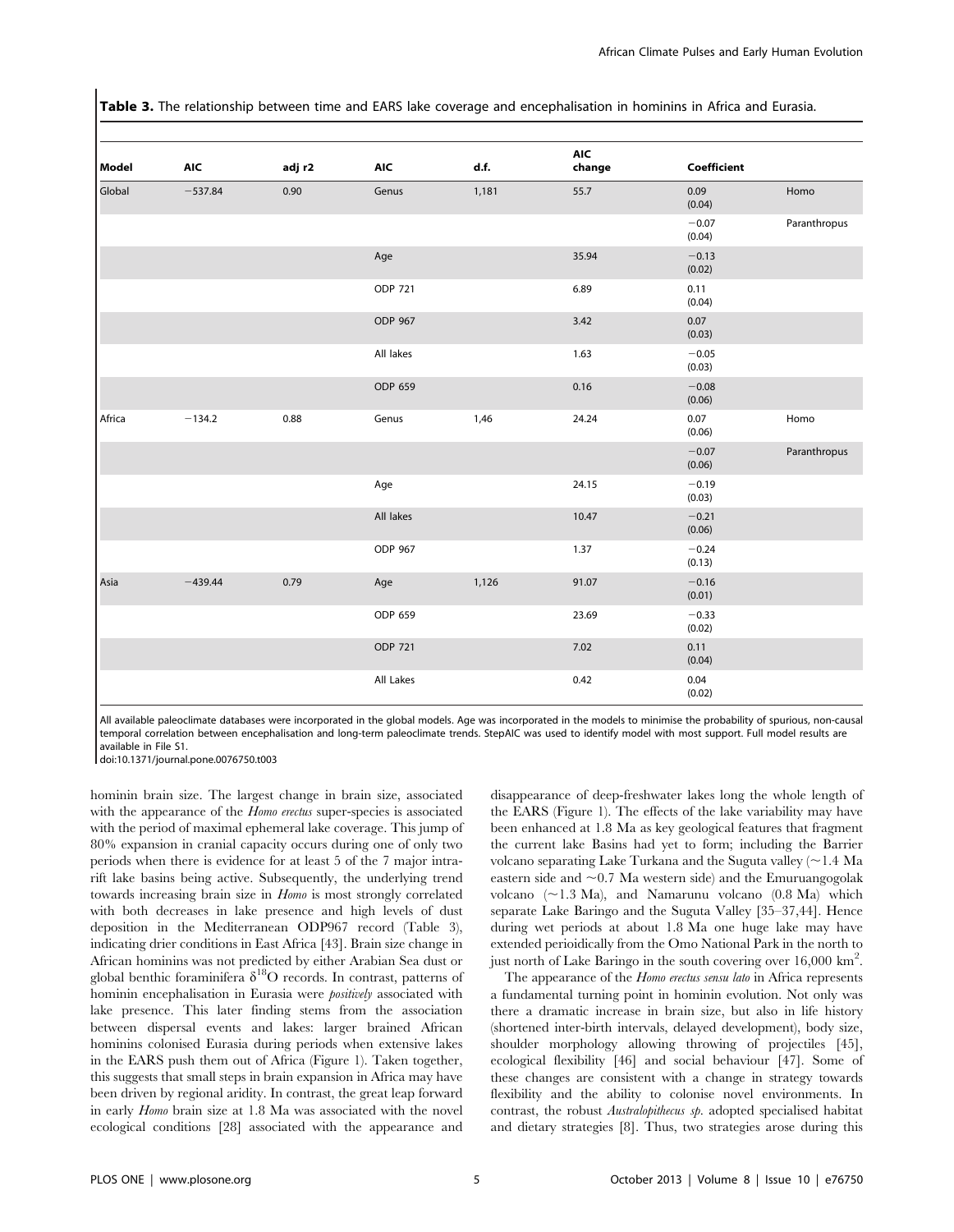period, one of increased flexibility and one of increased specialisation. There could be three evolutionary processes could explain this adaptive radiation of hominins: 1) the occupation of novel niches for species living in a highly productive but spatially constrained region when there are deep fresh water lakes in the EARS [46] and 2) the lakes themselves creating spatial structure producing population isolation and vicariance and 3) repeated periods of increased resource availability stimulated adaptation and radiation followed by periods of environmental stress when the lakes rapidly dried up imposing strong selection pressures [28]. Given that fossils from multiple hominin species, including P. boisei, H. erectus spp., H. habilis and H. rudolfensis, have all been discovered at Koobi Fora and attributed to the period of maximal lake coverage  $(\sim1.8-1.9 \text{ Ma})$ , it may be possible that these hominins were sympatric and in competition [48]. Moreover, the Paranthropus sp. are associated with habitats that incorporate wetlands [8,49], which would have been more available during periods of maximal lake coverage. It is interesting to note that hominin diversity drops from six down to only one during the period when deep-water lakes are in decline across the landscape (Figure 1) supporting the suggestion that competition was a major driver of hominin evolution. The Last Appearance Dates of the Paranthropus  $s$ *p*. is contemporary with the disappearance of deep-water lakes and an onset of an arid cycle.

## Conclusion

That the presence of Rift lakes is concurrent with major events in hominin evolution suggests that we must embrace a new perspective on how environmental conditions drove human evolution. Paleoclimate derived from stacked benthic foraminifera  $\delta^{18}$ O or aeolian dust records has been unable explain the occurrence of discrete evolutionary phases in the hominin fossil record [2–3,15], the incorporation of the Rift lakes as both a climate indicator and landscape feature provides this missing environmental evidence. The unusual geology and climate of the East African Rift System introduced selective environmental pulses, which not only drove speciation but also subsequent dispersal events. However, our study suggests that this is not a simple relationship between climate variability and hominin evolution. As significant hominin brain expansion occurred at  $\sim$ 1.8 Ma coeval with occurrence of massive ephemeral deepwater lakes, while subsequent expansions are associated with

#### References

- 1. Trauth MH, Larrasoaña JC, Mudelsee M (2009) Trends, rhythms and events in Plio-Pleistocene African climate. Quaternary Science Reviews 28: 399–411, doi:10.1016/j.quascirev.2008.11.003.
- 2. Donges JF, Donner RV, Trauth MH, Marwan N, Schellnhuber H-J (2011) Nonlinear detection of paleoclimate-variability transitions possibly related to human evolution. Proceedings of the National Academy of Sciences of the United States of America 108: 20422–20427, doi:10.1073/pnas.1117052108.
- 3. Shultz S, Nelson, Dunbar RIM (2012) Hominin cognitive evolution: identifying patterns and processes in the fossil and archaeological record. Philosophical Transactions of the Royal Society B: Biological Sciences 367: 2130–2140, doi:10.1098/rstb.2012.0115.
- 4. Antón SC, Swisher CC (2004). Early Dispersals of Homo from Africa. Annual Review of Anthropology 33: 271-296.
- 5. Ke Y, Su B, Song X, Lu D, Chen L, et al. (2001) African Origin of Modern Humans in East Asia: A Tale of 12,000 Y Chromosomes. Science 292: 1151-1153, doi:10.1126/science.1060011.
- 6. Maslin MA, Christensen B (2007) Tectonics, orbital forcing, global climate change, and human evolution in Africa. Journal of Human Evolution 53: 443– 464.
- 7. Klein RG (1989) The Human Career, University of Chicago Press.
- 8. Reed KE (1997) Early hominid evolution and ecological change through the African Plio-Pleistocene. Journal of Human Evolution, 32: 289–322, doi:10.1006/jhev.1996.0106.
- 9. Potts R (1998) Variability selection in hominid evolution. Evolutionary Anthropology: Issues, News, and Reviews, 7: 81–96.

extreme dry periods. Hence, though the Pulse Climate Variability hypothesis is an interesting starting point for discussing early human evolution it may to simplistic to capture the whole range of evolutionary forcing occurring in East Africa in the Plio-Pleistocene. We may have to consider that climate was not always the underlying cause and that intrinsic social factors and intraspecies competition may have play a significant role [50]. However, understanding the role of East African lakes does seem to be required to explain why and when hominin species arose and eventually left East Africa.

## Supporting Information

File S1 Supporting figures and tables. Table S1 Hominin diversity estimates based on First and Last Appearance dates (FAD and LAD). Table S2 Alternative scenarios for hominin migration events based on putative timings in the literature. Table S3 Best fit models for using regional and global dust flux records to predict occurrence of EARS lakes over the past 3 million years. Table S4 Best fit models for using regional and global dust flux records to predict occurrence of EARS lakes from 350 Ka to 2.6 Ma. Table S5 Models for hominin diversity. Table S6 Stepwise AIC model selection for species turnover (net change in species richness). Table S7 Migration models for three migration scenarios. Table S8 Best fit models for brain capacity over all hominins. Table S9 Regional brain capacity models Figure S1 Comparison of the probability of a dispersal or migration event out of East Africa with the Lake variability index.

(DOC)

### Acknowledgments

We would like to thank Martin Trauth, Kit Opie, Robin Dunbar, Craig Feibel, Richard Leakey, Meave Leakey, Rob Foley, Marta Lahr, Mark Thomas and Mark Collard for their detailed comments and support. We would like to thank the three reviewers whose detailed comments greatly improved this paper. We would like to thank the UCL Drawing Office (Department of Geography) for compiling the figures.

#### Author Contributions

Conceived and designed the experiments: SS MM. Performed the experiments: SS MM. Analyzed the data: SS. Contributed reagents/ materials/analysis tools: SS MM. Wrote the paper: MM SS.

- 10. Grove M (2011) Change and variability in Plio-Pleistocene climates: modelling the hominin response. Journal of Archaeological Science 38: 3038–3047, doi:10.1016/j.jas.2011.07.002.
- 11. Grove M (2011) Speciation, diversity, and Mode 1 technologies: The impact of variability selection. Journal of Human Evolution 61: 306–319, doi:10.1016/ j.jhevol.2011.04.005.
- 12. Potts R (2013) Hominin evolution in settings of strong environmental variability, Quaternary Science Reviews, 73: 1–13.
- 13. Vrba ES (1988) Late Pliocene climatic events and hominid evolution. In Evolutionary History of the ''Robust'' Australopithecines. (edited F Grine) De Gruyter: 405–426.
- 14. Grove M (2012) Amplitudes of orbitally induced climatic cycles and patterns of hominin speciation. Journal of Archaeological Science 39: 3085–3094, doi:10.1016/j.jas.2012.04.023.
- 15. Maslin MA, Trauth MH (2009) Plio-Pleistocene East African Pulsed Climate Variability and its influence on early human evolution, In ''The First Humans - Origins of the Genus Homo'' (eds FE Grine, RE Leakey, JG Fleagle) 151–158.
- 16. Strecker MR, Blisniuk PM, Eisbacher GH (1990) Rotation of extension direction in the central Kenya Rift. Geology 18: 299–302.
- 17. Trauth MH, Maslin MA, Deino A, Strecker M (2005) Late Cenozoic moisture history of East Africa. Science 309: 2051–2053.
- 18. Levin NE, Quade J, Simpson SW, Semaw S, Rogers M (2004) Isotopic evidence for Plio-Pleistocene environmental change at Gona, Ethiopia. Earth and Planetary Science Letters 219: 93–110.